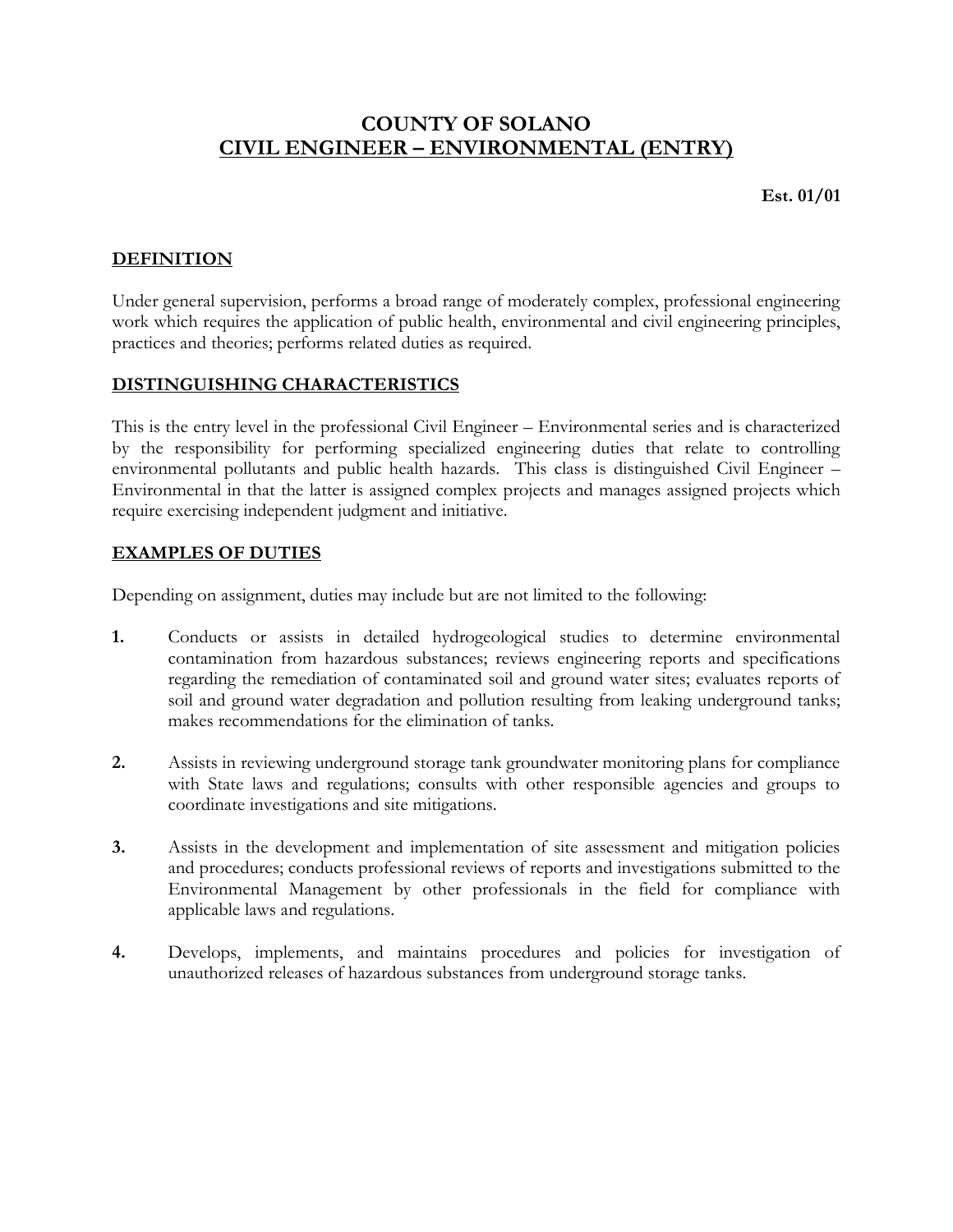#### **Civil Engineer – Environmental (Entry) Page two**

- **5.** Assists in and learns to apply principles of specialized professional engineering activity such as controlling environmental pollutants and public health hazards.
- **6.** Interacts with public and professional organizations in matters of engineering, geology, hydrogeology and environmental health.
- **7.** Learns to provide training to hazardous materials professionals and industry operators on hydrogeological management.

### **QUALIFICATION GUIDELINES**

#### **Education and/or Experience**

BS degree in geology, hydrology, or environmental or civil engineering and,

Six months of professional experience in the field of Environmental Engineering with an emphasis in hazardous substances and water quality.

#### **Knowledge/Abilities**

**Considerable knowledge of** modern principles and practices in civil engineering and surveying; mathematics, physics and chemistry as applied to Civil, Hydrogeological or Environmental engineering; mathematics, physics and chemistry as applied to the field of engineering; principles and practices of engineering, geology, hydrology and hydrogeological exploration and assessment with a strong emphasis in hazardous substances and water quality; procedures for addressing complex hydrogeological problems related to hazardous substances in the subsurface environment. Principles and practices of site mitigation and aquifer restoration technologies; laws and regulations related to hazardous substances and hazardous wastes; underground storage tanks, well drilling, water quality protection, and others applicable to hazardous materials management and environmental health.

**Ability to** plan, organize and implement highly specialized technical projects with a minimum of supervision; analyze situations accurately and adopt an effective course of action; interpret and apply federal, state and local laws, regulations and policies; analyze and interpret technical data regarding leaking underground tank sites; prepare technical reports; develop and implement operational procedures; make decisions and independent judgments; communicate effectively both verbally and in writing; establish and maintain cooperative working relationships; collect and analyze data to draw logical conclusions and make appropriate recommendations; secure cooperation and teamwork among professional and/or support staff; understand and analyze expenditure reports.